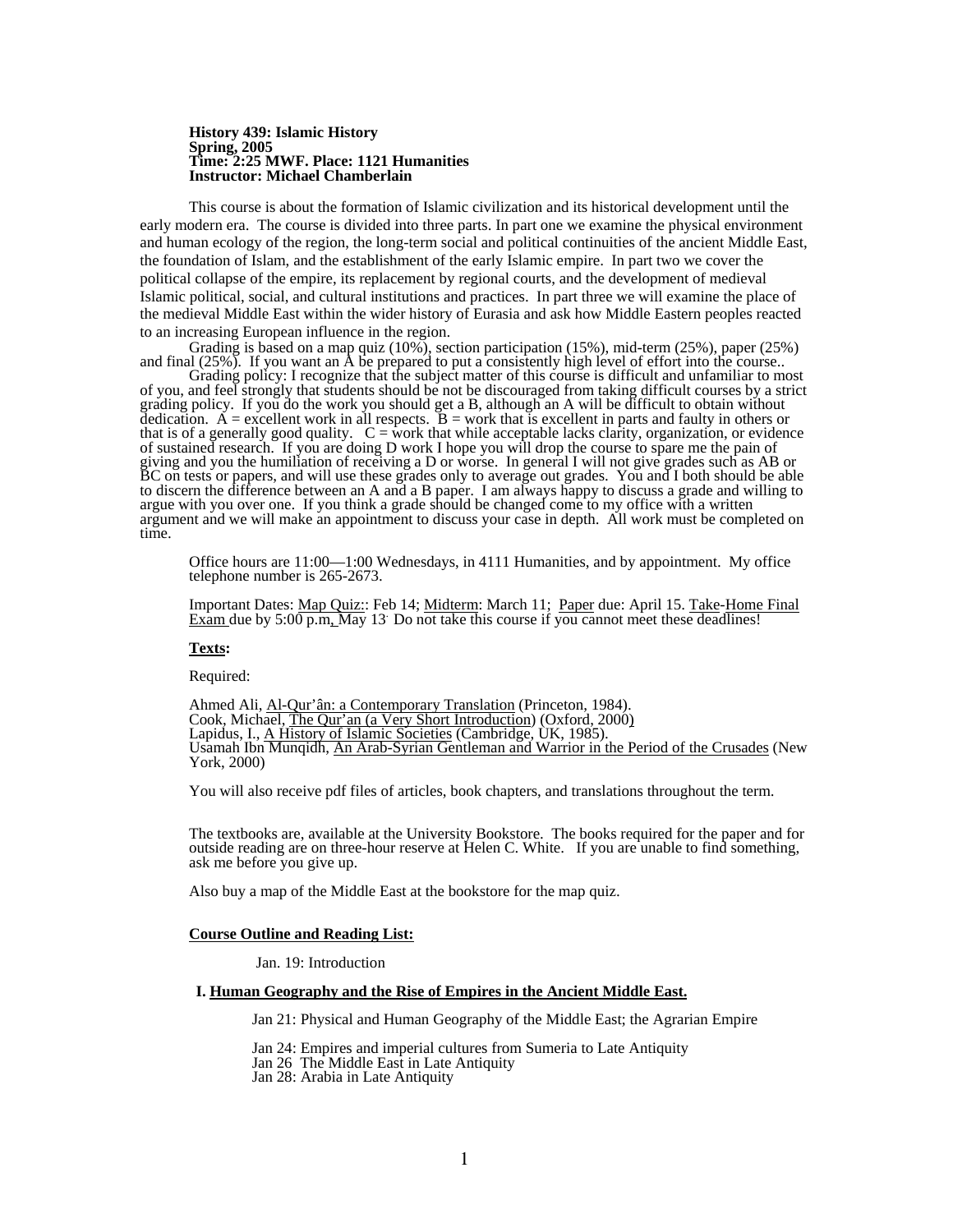Reading (full references are in the resources section below).

 Cook, Michael, The Qur'an (a Very Short Introduction). Donner, F., The Early Islamic Conquests, pp. 12-49. (pdf file) Lapidus, I. M., A History of Islamic Societies, pp. 3-10.<br>Berkey, J., The Formation of Islam, pp. 3-52.

Recommended:<br>"al-Arab," art., <u>Encyclopedia of Islam</u>, 2nd. Ed.<br>Bagnall, Roger S., <u>Egypt in Late Antiquity</u><br>Brown, P., <u>The World of Late Antiquity</u>, pp, 11-21; 96-112; 160-171. Fowden, Garth, Empire to Commonwealth: Consequences of Monotheism in Late Antiquity, 12-36, 138-75.<br>McNeill, W. M., The Rise of the West, pp. 64-84; 110-144.<br>Shahid, I., "Pre-Islamic Arabia," in <u>The Cambridge History of Islam</u>, vol. I.<br>Shahid, I., <u>Rome and the Arabs.</u><br>Hoyland, R.G., Arabia and

## **II. The Early Islamic State and the Formation of Islam**

Jan 31: The career of the Prophet I: Prophecy and community in a "tribal" society. Feb 2: The career of the Prophet II: The formation of the early Islamic state Feb 4: The Arab conquests Feb 7: The early conquest state Feb 9: Conquest state and society to the Second Civil War:

Reading:

Cook, <u>The Qur'an</u><br>Lapidus, I., A History of Islamic Societies, pp. 11-53.<br>Donner, F., <u>The Early Islamic Conquests</u>, pp. 43-90. Berkey, J., The Formation of Islam, pp. 57-75.

Recommended:

Bell. R., Introduction to the Quran.<br>Crone, P., Meccan Trade and the Rise of Islam.

Gabrieli, F., <u>Muhammad and the Conquests of Islam</u>, pp. 103-104, 143-184.<br>Gibb, H. A. R., <u>Arab Conquest of Central Asia.</u><br>Grabar, O., <u>The Formation of Islamic Art</u>.<br>Hawting, G.R., <u>The ideal of Idolatry and the Formatio</u>

History (Cambridge, 1999).<br>Hawting, G.R., Approaches to the Qur'an (London, 1993).<br>Hodgson, M. G. S., The Venture of Islam, I, pp. 145-186.<br>Ibn Hisham, <u>The Life of Muhammad.</u>

Izutsu, T., <u>Ethico-Religious Concepts in the Quran</u>.<br>
Izutsu, T., <u>Ethico-Religious Concepts in the Quran</u>.<br>
Madelung, W., <u>The Succession to Muhammad: A Study of the Early Caliphate</u><br>
Morony, M., <u>Iraq after the Muslim C</u>

# **III. The Islamic Empire**

Feb 11: Cult, ritual, and basic doctrines of Islam

Feb 14: Map Quiz and review

Feb 16: The Marwanid Caliphate, 692-750

Feb 18: The `Abbasid Revolt.<br>Feb 21: The `Abbasid Caliphate, 750-820

Feb 23: Imperial culture, architecture,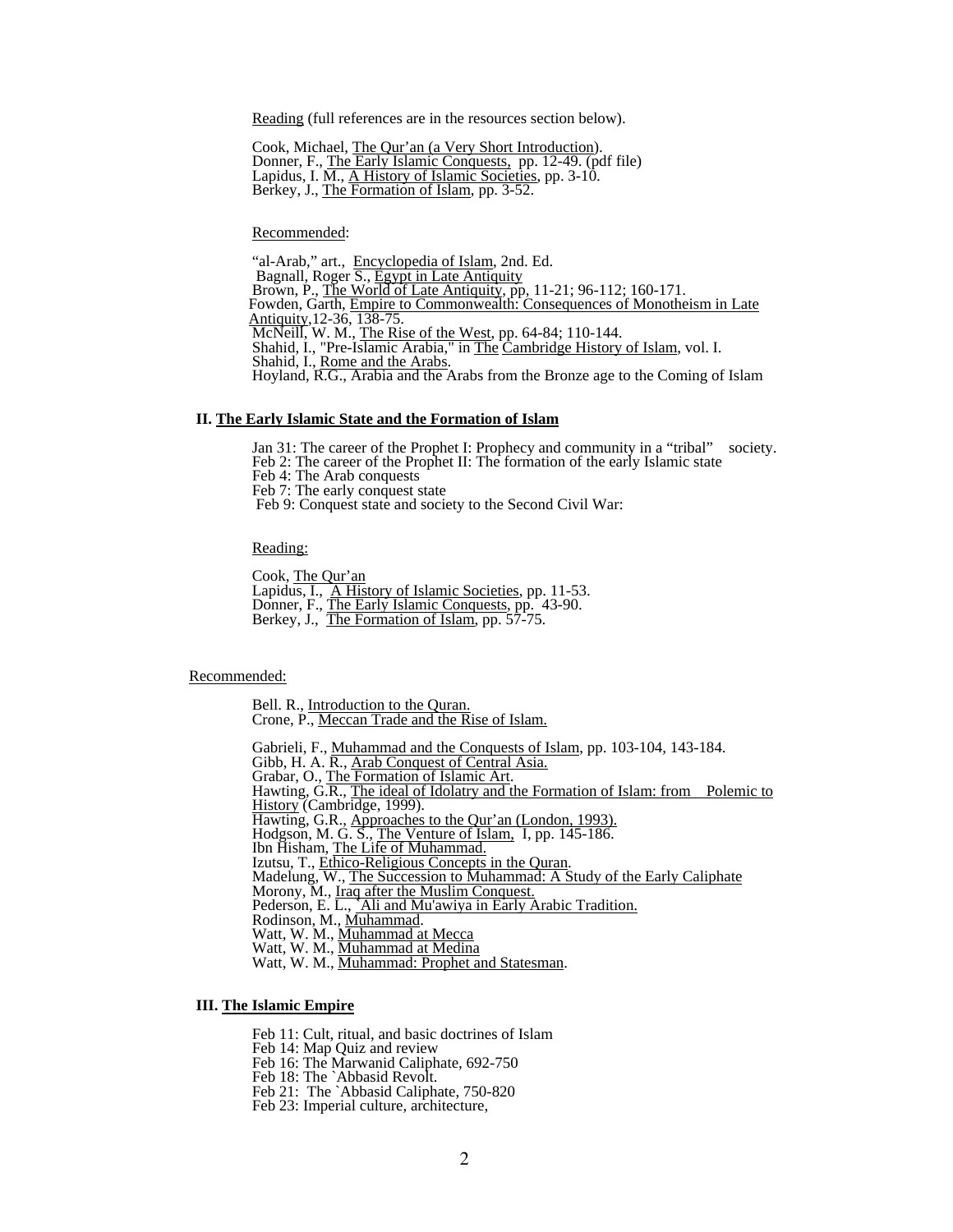Feb 25: The impact of Hellenistic learning Feb 28: Trade from Late Antiquity through the `Abbasid Period Mar 2: The Formation of Islamic Law Mar 4: Shi`ism Mar 7: Collapse of empire

Reading:

Lapidus, I., A History of Islamic Societies, pp. 54-125. Berkey, J., The Formation of Islam, pp. 76-158.

Recommended:

Umayyads:

Dennet, D. B., Conversion and the Poll-Tax in Early Islam.<br>Hawting, R., The First Dynasty of Islam, pp. 21-71.<br>Juynboll, G. H. A., Studies on the First Century of Islamic Society Kennedy, Hugh, The Prophet and the Age of the Crusades: the Islamic<br>Near East. from the Sixth to the Eleventh Century, pp. 51-123.<br>Sharon, M., Black Banners from the East<br>Shoufany, E., <u>al-Riddah and the Muslim Conquest of</u>

`Abbasids:

Bowen, H., <u>The Life and Times of `Ali Ibn Isa.</u><br>Crone, P., <u>Slaves on Horseback</u>.<br>Donner, F., <u>Narratives of Islamic Origins.</u><br>Kennedy, H., <u>The Early `Abbasid Caliphate: a Political History.</u><br>Kennedy, H., <u>The Prophet an</u> Lassner, J., The Snaping of Abbasid Ruic.<br>Lassner, J., The Topography of Baghdad in the Early Middle Ages.<br>Melchert, C., The Formation of the Sunni Schools of Law,  $9^{\text{th}}$  and  $10^{\text{th}}$  Centuries<br>Schacht, J., The Origi Proto-Sunni Elite Mar 9: Midterm review Mar 11: Midterm

## **IV. Successor States: Collapse of Empire and the Transformation of Ancient Society**

Mar 14: Successor states and regional courts, 945-1092 Mar 16: The Fatimids Mar 18: The Seljuks and the formation of the "military patronage state" Lapidus, I.,  $\underline{A}$ History of Islamic Societies, 181-191.

Recommended:

Bosworth, C. E., <u>Sistan under the Arabs: from the Arab Conquest to the Rise of the Saffarids.</u><br>Bosworth, C. E., <u>The Ghaznavids.</u><br>Bulliet, R., <u>The Patricians of Nishapur</u>.<br>Daftary, <u>The Isma`ilis: Their History and Doctr</u> Mottahedeh, R., Loyalty and Leadership in an Early Islamic Society

Mar 21, 23. 25 Spring break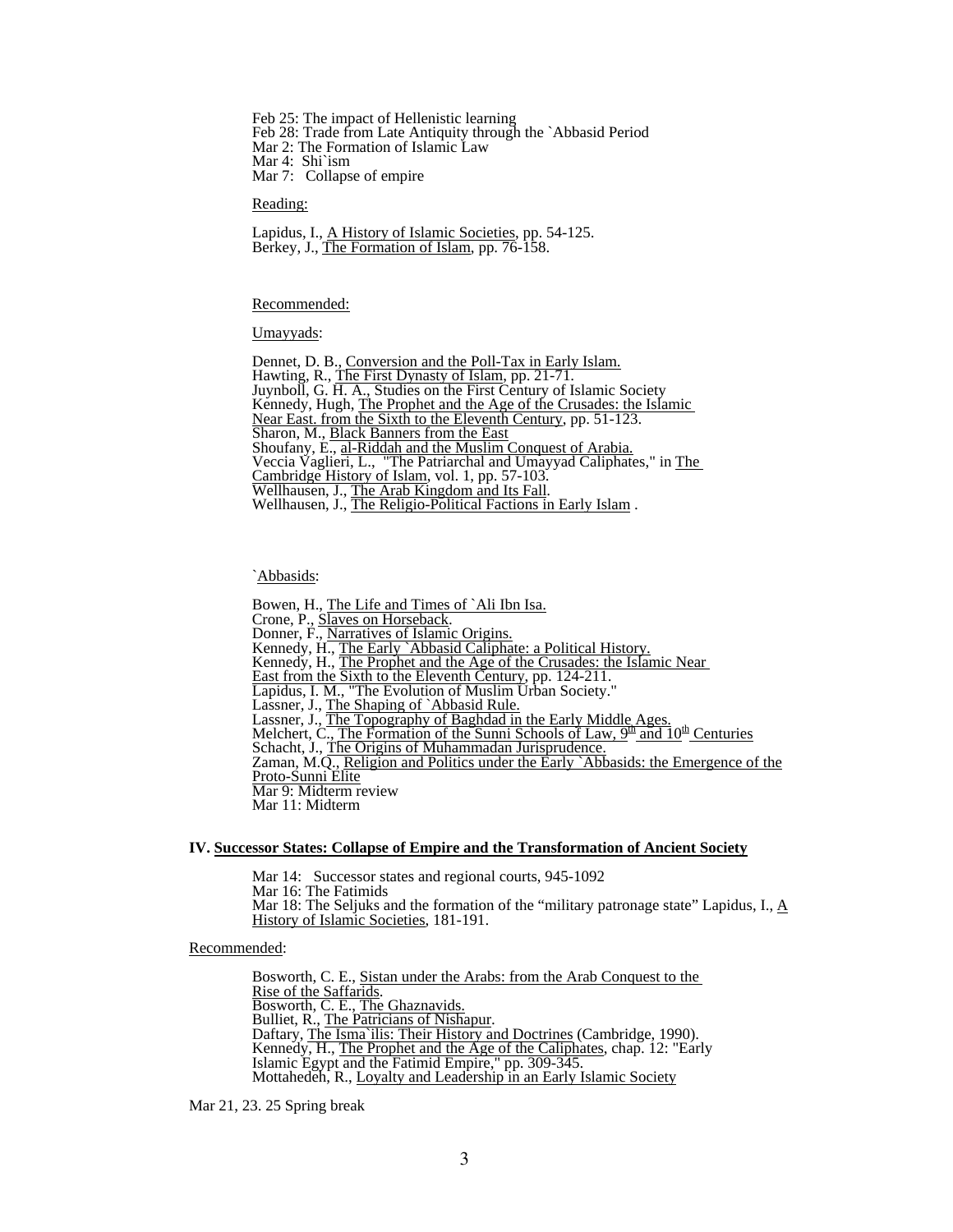## **V. The Middle Period.**

- Mar 28: Crusades and counter-crusades
- Mar 30: Mongol invasions and the integration of Eurasia.
- Apr 1: Klingons and Vanusians: myth or reality?
- Apr 4: Mamluks and the Mamluk Sultanate
- Apr 6: Institutions of the military patronage state: iqta'
- Apr 8: Waqf
- Apr 11: The `Ulama/
- Apr 13: Medieval Islamic education
- Apr 15: Medicine, science and technology
- Apr 18: Political theory
- Apr 20: Ibn Khaldun
- Apr 22: Non-Muslim communities
- Apr 25: Sufism
- Apr 27: Cities
- Apr 29: Marginality, criminality, resistance, and revolt
- May 2: Changing relations with Europe, 1350-1600
- May 4: The formation of the Ottoman and Safavid empires
- May 6: Review

Reading:<br>Lapidus, I., <u>A History of Islamic Societies</u>, 126-161, 241-267; 344-358. Berkey, J., The Formation of Islam, pp. 159-269.<br>Usamah Ibn Munqidh, An Arab-Syrian Gentleman and Warrior in the Period of the Crusades.

Recommended:

 Abu Lughod, J., Cairo: 1000 Years of the City Victorious. Bagley, F. R. C., al-Ghazali's Book of Counsel for Kings. Berkey, J., The Transmission of Knowledge in Medieval Cairo:: A Social History of Islamic Education. Bulliet, R., Islam: The View from the Edge The Cambridge History of,Islamic Egypt The Cambridge History of Iran, vol. 4 Coulson, N. J., <u>A History of Islamic Law</u>.<br>Coulson, N. J., *Conflicts and Tensions in Islamic Jurisprudence*.<br>Darke, H., <u>Nizam al-Mulk's Book of Government.</u><br>Ephrat, Daphna, <u>A Learned Society in Transition: The Sunni Ul</u> Baghdad<br>Gibb, H. A. R., "Constitutional Organization." Goldziher, I., *Introduction to Islamic Theology and Law.*<br>Goldziher, I., *Muslim Studies, 2 vols.* Humphreys, R.S., *From Saladin to the Mongols: the Ayyubids of Damascus* 

Hillenbrand, Carole, The Crusades: Islamic Perspectives.<br>Hodgson, M. G. S., <u>The Order of Assasins</u>.<br>Kafardar, C., <u>Between Two Worlds: the Construction of the Ottoman State</u>.<br>Lambto n, A. K. S., <u>Theory and Practice in Me</u>

- 
- 
- 
- Lapidus, I., <u>Middle Eastern Cities</u>.<br>Lapidus, I., <u>Middle Eastern Cities</u>.<br>Morgan, D., <u>The Mongols.</u><br>Morgan, D., <u>Medieval Persia</u>, 1040-1797.

Petry, C., The Civilian Elite of Cairo in the Later Middle Ages Schacht, J., Introduction to Islamic Law.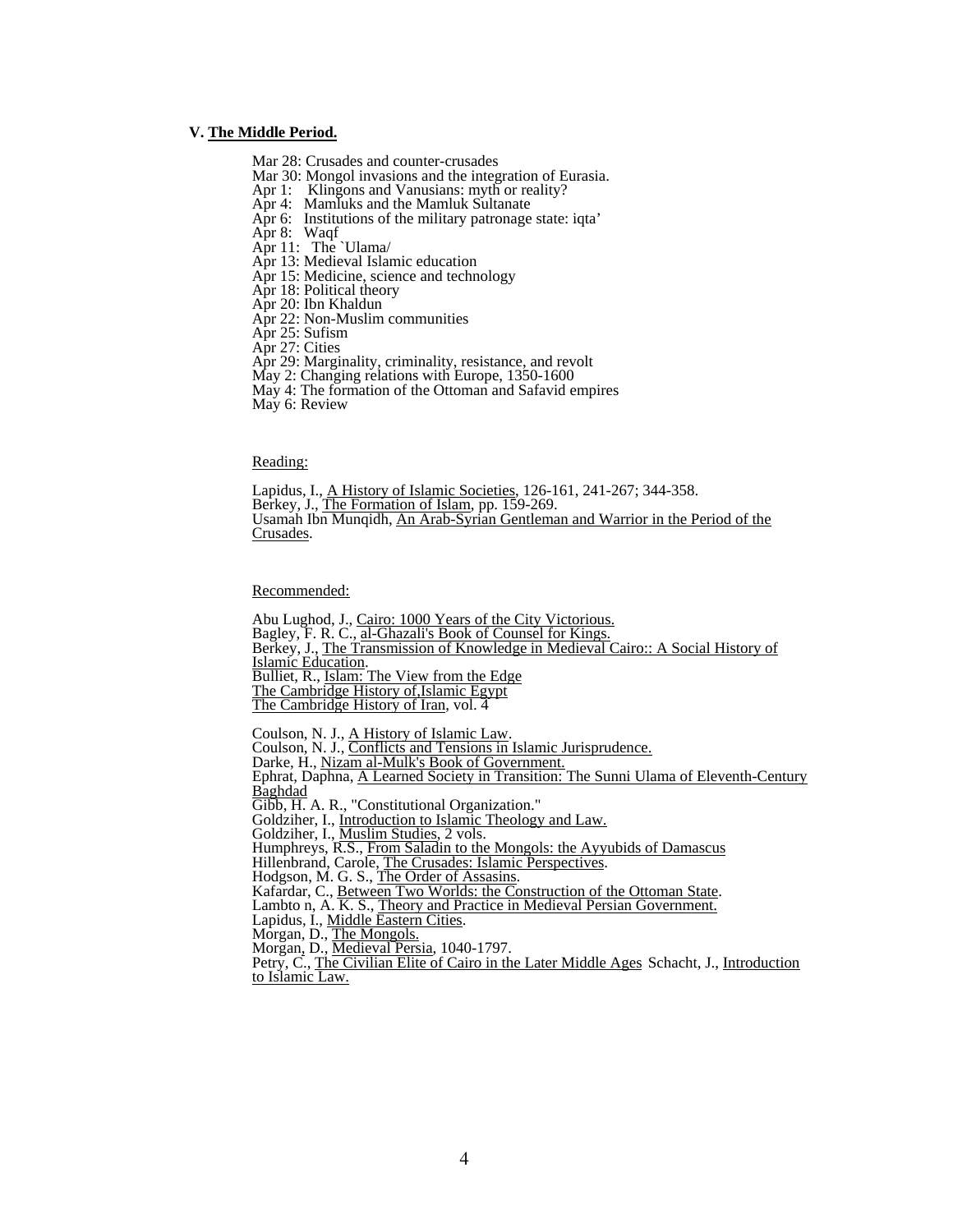#### **Paper Topics: Papers are due Friday, April 15, in class.**

1. "The career of the prophet Muhammad can only be understood as a response to the social and economic transformation of Mecca caused by changing patterns of world trade." Comment.<br>Crone, P., <u>Meccan Trade and the Rise of Islam</u> (Princeton, 1987). Shaban, M. A., *Islamic History: a New Interpretation*, vol. 1 (London, 1971). Watt, W. M., *Muhammad at Mecca.* (Oxford, 1953). Watt., W. M., *Muhammad at Medina.* (Oxford, 1956).

2. Were the Arab conquests directed from Medina as a deliberate policy, or were they haphazard and unplanned? Account for the classical Muslim view, and for disputes among modern scholars.<br>What does this issue tell us about the nature of the early Islamic state? Donner, F., The Early Islamic Conquests (Princeton, 1981)

Hodgson, M. G. S., The Venture of Islam, vol 1.

Lapidus. I., "The Arab Conquests and the Formation of Islamic Society." in G. H. A. Juynboll ed., Studies on the First Century of Islamic Society (Carbondale Il. Shaban, M. A., Islamic History: a New Interpretation, vol 1.

3. "The Arab conquests wrought a revolutionary transformation of the social, political, cultural, and economic structures of the ancient Middle East." Do you agree or disagree?<br>Morony, M., <u>Iraq after the Muslim Conquests</u> (Princeton, 1983).<br>Grabar, O., <u>The Formation of Islamic Art</u> (New Haven, 1973). Fowden, Garth, Empire to Commonwealth: Consequences of Monotheism in Late Antiquity (Princeton, 1993),

4. "As the Arabs conquered the settled peoples of the Middle East, they were in turn conquered by them." Comment.<br>Morony, M., Iraq after the Muslim Conquest (Princeton, 1983).

Grabar, M., The Formation of Islamic Art. (New Haven, 1973).<br>Dennett, D. B., Conversion and the Poll-Tax in Early Islam. (Cambridge, MA, 1950).

5. How did the military elites who dominated the Middle East in the Middle Period exploit the societies they ruled? Were states administered by formal bureaucratic structures and hierarchies? If not, what accounts for the success of ruling groups in administering large and complex societies

Lapidus, I., <u>Muslim Cities in the Later Middle Ages</u> (Cambridge, MA, 1967).<br>Mottahedeh, R., <u>Loyalty and Leadership in an Early Islamic Society</u> (Princeton, 1980).<br>Chamberlain, M. Knowledge and Social Practice in Medieval UK, 1994).

6. "Medieval Muslim cities were not governed by city councils or bureaucratic administrations. Civilian elites had none of the landholdings, charters, or military training that guaranteed the autonomy of urban notables elsewhere. Artisans and craftsmen were without guilds or trade organizations to defend their interests." How did these societies hold together as complex human communities?<br>Bulliet, R., <u>The Patricians of Nishapur</u> (Cambridge, MA, 1972).

Lapidus, I., *Muslim Cities in the Later Middle Ages* (Cambridge, MA, 1967). Bosworth, C. E. The Ghaznavids, (Beirut, 1973) pp. 145-202. 252-268.

8. To what extent was the Jewish community of Cairo culturally, politically, and economically integrated into the larger society of Egypt? To what extent can the well-documented social and economic life of this community be taken as representative of Egyptian society at large.

Goitein, S. D., A Mediterranean Society: the Jewish Communities of the Arab World as Portrayed in the Documents of the Cairo Geniza, 4 vols and index., (Berkeley, 1967-78). Cohen, Mark, Under Crescent and Cross: The Jews in the Middle Ages (Princeton, 1994)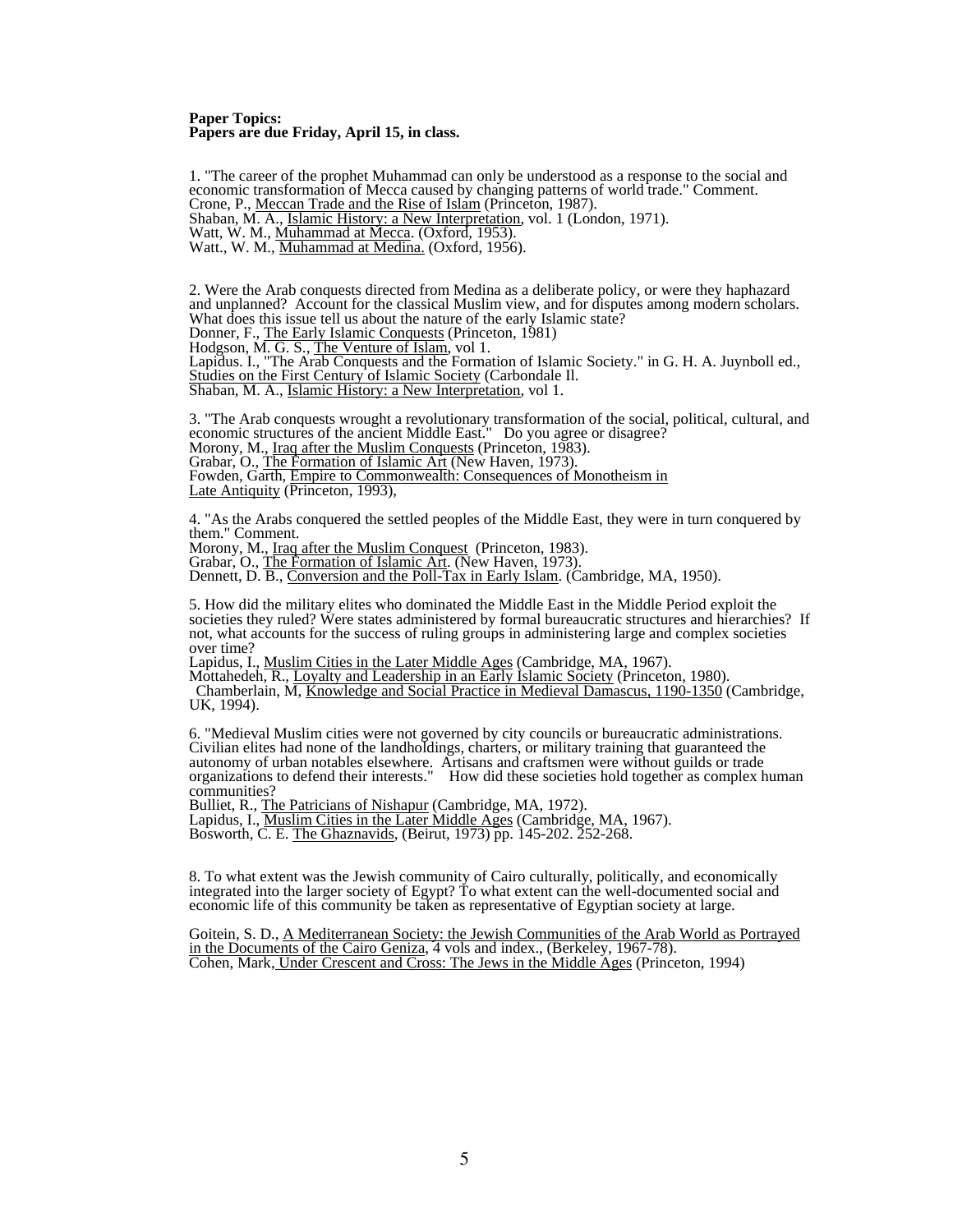## **Resources in English:**

## **Campus web-sites:**

Library and Research Resources: www.library.wisc.edu/guides/MidEast Middle East Studies Program: www.mesp.wisc.edu

## **I. General:**

Encyclopedia of Islam. The major reference work for the field. Thousands of entries with bibliographies. The first edition, 4 vols and supplement, Leiden 1913-1942, is complete but dated. The second edition, Leiden, 1954-, has reached the further reaches of the letter U. Entries are alphabetical, most under their Arabic, Turkish, or Persian word, so if you are looking for Cairo you will be directed to al-Qahira. Ignore the Arabic definite article al-.

Cahen, C., Sauvaget's Introduction to the History of the Muslim East A useful guide to the literature, methods, and materials of the field.

The Cambridge History of Iran, IV, The Period from the Arab Invasions to the Saljuks, R. N. Frye ed. (Cambridge, 1975);

The Cambridge History of Iran, V, The Saljuk and Mongol Periods, J. A. Boyle ed. (Cambridge, 1968)

The Cambridge History of Islam, vol. 1, P. Holt, A. Lambton, and B. Lewis eds. (Cambridge, 1970)<br>Eickleman, D., <u>The Middle East: an Anthropological Approach</u> (Englewood Cliffs, 1981).<br>Humphreys, R.S., <u>Islamic History: a </u>

Pitcher, D. E., An Historical Geography of the Ottoman Empire (Leiden, 1972). Robinson, Francis, Atlas of the Islamic World since 1500 (Oxford, 1982).

Roolvink, R., Historical Atlas of the Muslim Peoples (Amsterdam, 1957).

# **II. Economic History.**

Pirenne, H., Muhammad and Charlemagne (New York, 1958). Havighurst, The Pirenne Thesis, 3rd. ed. (Lexington, MA, 1976). Byrne, E. H., Genoese Shipping in the Twelfth and Thirteenth Centuries (Cambridge, MA, 1930). Udovitch, A., ed., The Islamic Middle East: 700-1900: Studies in Economic and Social History (Princeton, 1981). Ashtor, E., A Social and Economic History of the Near East (London, 1976).<br>Richards, D. S., Islam and the Trade of Asia (Oxford, 1970). Watson, A. M., Agricultural Innovation in the Early Islamic World: The Diffusion of Crops and Farming Techniques, 700-1100 (Cambridge, Cambridgeshire, 1983).<br>Bulliet, R., <u>The Camel and the Wheel</u> (Cambridge, MA, 1975).

# **III. The Prophet Muhammad and Late Antique and Early Islamic Arabia**

Andrae, <u>Muhammad: the Man and his Faith</u>, T. Menzel trans. (London, 1956).<br>Armstrong, K., <u>Muhammad: a Biography of the Prophet</u> (New York, 1992).<br>Ataya, A. S., <u>A History of Eastern Christianity</u> (London, 1968).<br>Bagnall, Bell, R., An Introduction to the Qur'an (Edinburgh, 1953).<br>Bell, R., <u>The Origins of Islam in its Christian Environment</u> (London, 1968) Brown, P., "Late Antiquity and Islam: Parallels and Contrasts," in B. Metcalf ed., Moral Conduct and Authority: the Place of Adab in South Asian Islam (Berkeley and Los Angeles, 1984). Brown, P., Religion and Society in the Age of Saint Augustine (New York, 1972). Brown, P., Society and the Holy in Late Antiquity (Berkeley, 1982).<br>Brown, P., The World of Late Antiquity (London, 1971).<br>Burton, J., <u>The Collection of the Qur'ân</u> (Cambridge, Cambridgeshire, 1977).<br>Cook, M., <u>Muhammad</u> Crone, P., <u>Meccan Trade</u> and the Rise of Islam (Princeton, 1987).<br>Fowden, Garth, <u>Empire to Commonwealth: Consequences of Monotheism in</u><br>Late Antiquity (Princeton, 1993), 12-36, 138-75<br>Hawting, G.R., The idal of Idolatry Hawting, G.R., Approaches to the Qur'an (London, 1993).

Hoyland, R.G., Arabia and the Arabs from the Bronze age to the Coming of Islam (London, 2001) Izutsu, T., Ethico-Religious Concepts in the Quran (Montreal, 1966). Shahid, I., <del>Rome and the Arabs</del> (Washington, 1984). Trimingham, J., Christianity and the Arabs in Pre-Islamic Times, 243-286.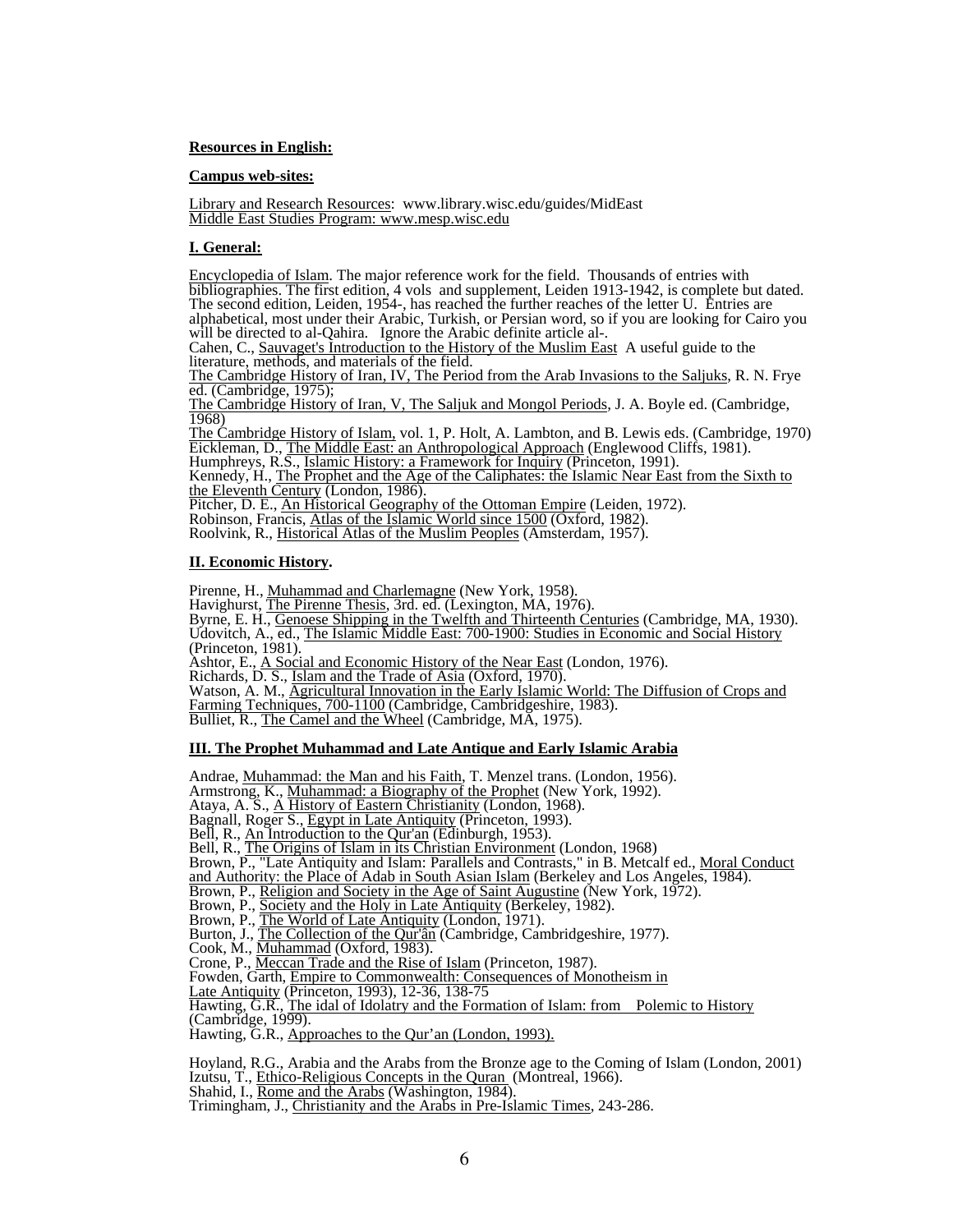van Ess, J., and Wansbrough, J., book reviews in Bulletin of the School of Oriental and African Studies 43 (1980).

# **IV. The Arab Conquests and the Conquest State.**

al-Baladhurî, The Origins of the Islamic State, P. Hitti and E. C. Murgotten trans., 2 vols., (New York, 1916, 1924). York, 1916, 1924).<br>Donner, F., The Early Islamic Conquests (Princeton, 1981)

Donner, F., "The Formation of the Islamic State," Journal of the American Oriental Society, 106 (1986), pp. 283-296.<br>Donner, F., <u>Narratives of Islamic Origins.</u>(Princeton, 1998).

Example To and the Early Islamic Conquests (Cambridge, 1992),<br>Lapidus, I., "The Arab Conquests and the Formation of Islamic Society," in G.H.A. Juynboll ed.,<br>Studies on the First Century of Islamic Society (Carbondale, Ill

Shaban, M. A., Islamic History: a New Interpretation, vol. 1 (London, 1971).<br>Madelung, W., The Succession to Muhammad: A Study of the Early Caliphate (Cambridge, 1997).<br>Morony, M., Iraq after the Muslim Conquest (Princeton

## **V. The Umayyads and Umayyad Opposition Movements.**

Because of the unreliability of the written sources for this period, many of the best studies on the Umayyad period are treatments of non-narrative evidence, such as law, dogma, art, and architecture.

Beeston, A. F. L., et al., Arab Literature to the End of the Umayyad Period (Cambridge, 1983).<br>Cook, M., Early Muslim Dogma: a Source-Critical Study (Cambridge, 1981).<br>Coolson, N.J., <u>A History of Islamic Law</u> (Edinburgh,

Crone, P., and Hinds, M., God's Caliph: Religious Authority in the First Centuries of Islam (Cambridge, Cambridgeshire, 1986).

Crone, P., Slaves on Horseback (Cambridge, 1980).<br>Crone, P., Slaves on Horseback (Cambridge, 1980).<br>Dennet, D. B., Conversion and the Poll-Tax in Early Islam (Cambridge, Mass, 1950).<br>Ettinghausen, R., From Byzantium to Sas Influences (Leiden, 1972).

Goldziher, I., Introduction to Islamic Theology and Law, A. Hamori and R. Hamori trans.<br>(Princeton, 1980).

(Princeton, 1980).<br>Grabar, O., "Islamic Art and Byzantium," <u>Dumbarton Oaks Papers</u> 18 (1964): 113-32.<br>Grabar, O., Studies in Medieval Islamic Art (London, 1972).

Grabar, O., "The Umayyad Dome of the Rock," Ars Orientalis 3 (1959): 33-62.<br>Grabar, O., "Umayyad Palaces and the Abbasid Revolution," Studia Islamica 18 (1963): 5-18.<br>Grabar, Oleg, and Ettinghausen, Richard, The Art and Ar

1987).<br>Grabar, Oleg, The Formation of Islamic Art (New Haven, 1973).

Hawting, G. R., The First Dynasty of Islam: the Umayyad Caliphate AD 661-750 (Carbondale, IL, 1987).

Juynboll, G. H. A., Studies on the First Century of Islamic Society (Carbondale, 1982)

Kennedy, H., The Prophet and the Age of the Caliphs: the Islamic Near East from the Sixth to the Eleventh Century (London, 1986). Sharon, M., Black Banners from the East (Jerusalem, 1983).

Wellhausen, J., The Arab Kingdon and Its Fall (Calcutta, 1927).<br>Wellhausen, J., <u>The Religio-Political Factions in Early Islam</u> (Amsterdam, 1975).

# **VI. `Abbâsid Empire**

Bowen, H., The Life and Times of `Alî Ibn `Isâ, the Good Wazir (Cambridge, 1928).<br>Daniel, E. L., The Political and Social History of Khurasan under `Abbasid Rule (Minneapolis and<br>Chicago, 1979).

Kennedy, H., The Early `Abbasid Caliphate: a Political History (London, 1981).<br>Lapidus, I. M., "The Evolution of Muslim Urban Society," in Comparative Studies in Society and History, XV (1973).<br>Lapidus, I., "The Separation

iv, (1975).<br>Lassner, J., <u>The Topography of Baghdad in the Early Middle Ages</u> (Detroit, 1970).<br>Lassner, J., <u>The Shaping of `Abbasid Rule</u> (Princeton, 1980),<br>Melchert, C., <u>The Formation of the Sunni Schools of Law, 9<sup>th</sup></u> 1997).

Omar, F., <u>The `Abbasid Caliphate</u> (Baghdad, 1969).<br>Schacht, J., <u>The Origins of Muhammadan Jurisprudence</u> (Oxford, 1953).<br>Shaban, M. A., <u>The `Abbasid Revolution</u> (Cambridge, 1970).